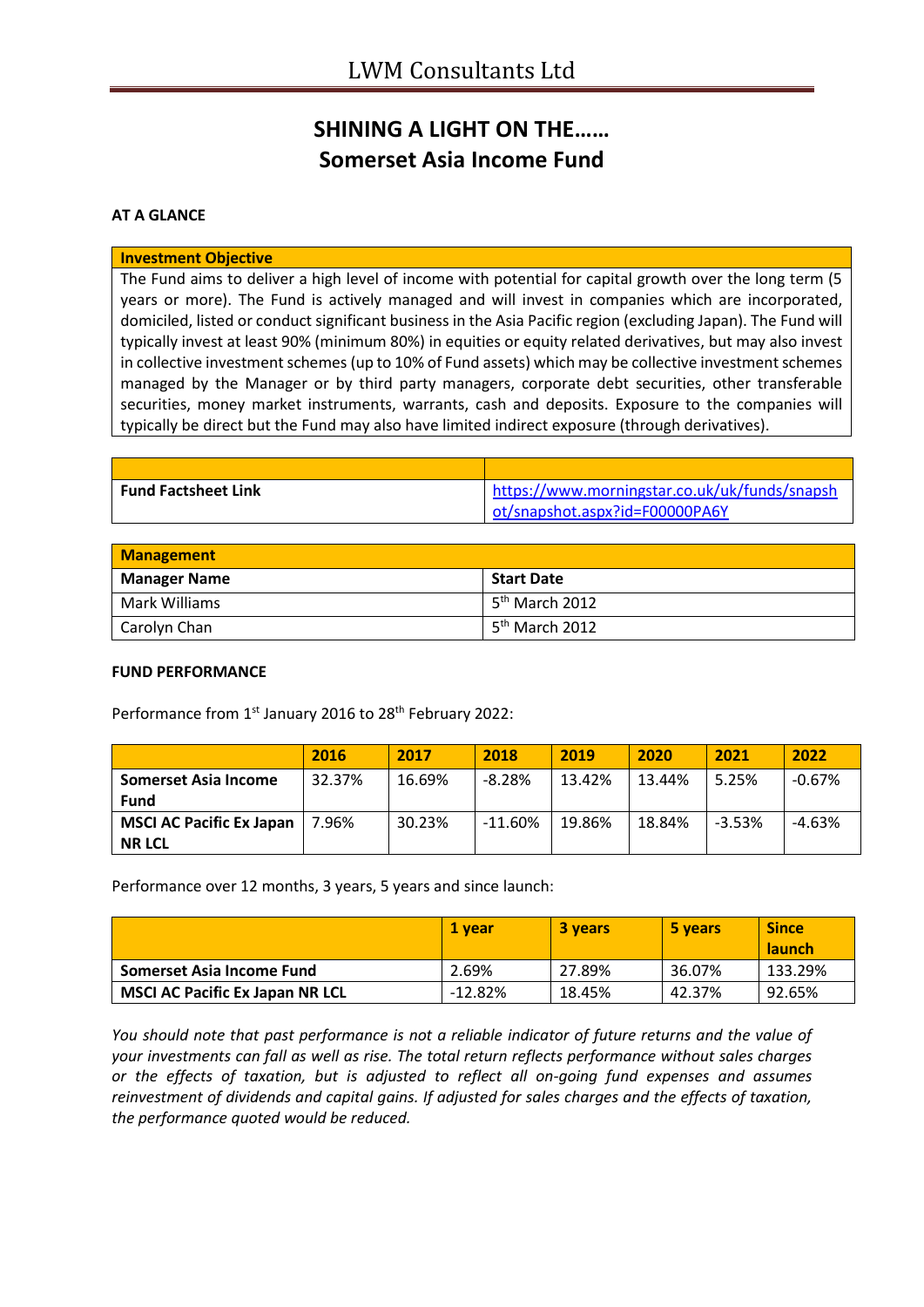# LWM Consultants Ltd

| <b>Tracking</b><br><b>Error</b> | <b>Active</b><br><b>Share</b> | <b>Upside</b><br><b>Capture</b><br><b>Ratio</b> | <b>Downside</b><br><b>Capture</b><br><b>Ratio</b> | <b>Batting</b><br><b>Average</b> | <b>Beta</b> | <b>Alpha</b> | <b>Equity Style</b> |
|---------------------------------|-------------------------------|-------------------------------------------------|---------------------------------------------------|----------------------------------|-------------|--------------|---------------------|
| 6.04                            |                               | 112.25                                          | 90.10                                             | 52.78                            | 1.04        | 3.79         | Value/Large         |

| <b>Volatility Measurements</b> |        |  |
|--------------------------------|--------|--|
| 3-Yr Std Dev (volatility)      | 14.39% |  |
| 3-Yr Mean Return (average)     | 8.55%  |  |

| <b>Investment Style Details</b> |        |
|---------------------------------|--------|
| Giant                           | 26.27% |
| Large                           | 37.70% |
| Medium                          | 25.49% |
| Small                           | 4.39%  |
| Micro                           | 0.00%  |

| Top 5 Holdings (48 holdings)       |             |       |
|------------------------------------|-------------|-------|
| Taiwan Semiconductor Manufacturi   | Technology  | 4.85% |
| Lotes Co Ltd                       | Technology  | 4.84% |
| SITC International Holdings Co Ltd | Industrials | 4.37% |
| Samsung Electronics Co Ltd Parti   | Technology  | 3.81% |
| ASE Technology Holding Co Ltd      | Technology  | 3.42% |

| Top 5 Sectors             |        |  |
|---------------------------|--------|--|
| Technology                | 29.25% |  |
| Industrials               | 14.85% |  |
| <b>Financial Services</b> | 14.15% |  |
| <b>Real Estate</b>        | 10.23% |  |
| <b>Basic Materials</b>    | 9.09%  |  |

| <b>Top 5 Regions</b> |        |  |
|----------------------|--------|--|
| China                | 32.63% |  |
| Taiwan               | 22.70% |  |
| South Korea          | 9.83%  |  |
| Hong Kong            | 7.44%  |  |
| Australia            | 6.64%  |  |

### **UPDATE….**

This is a strategy we have held in the past and followed for many years. The fund was held with Liontrust and then moved to Somerset. It is the same team and fund, just a different fund management house. One of the advantages of this move is the strength and depth Somerset have within Emerging Markets and how this can be used as additional resource for the team.

The strategy is probably best seen as core rather than specifically growth or value. The fund tends to do well in falling or flat market but will underperform in a pure growth environment. It is therefore seen as more style neutral.